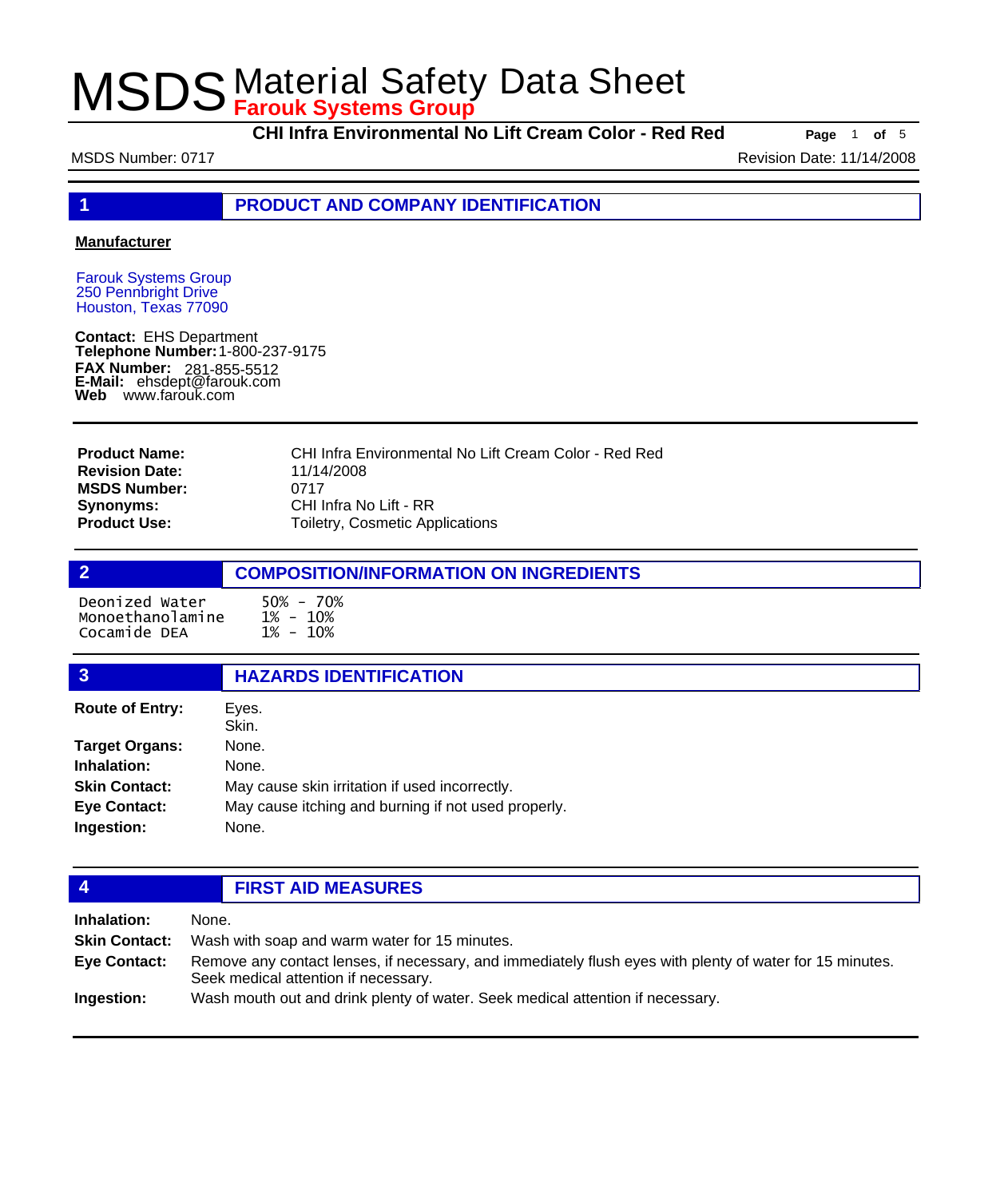**CHI Infra Environmental No Lift Cream Color - Red Red Page** <sup>2</sup> **of** <sup>5</sup>

MSDS Number: 0717 **Revision Date: 11/14/2008** 

**5 FIRE FIGHTING MEASURES**

FLASHPOINT AND METHOD: Not applicable FLAMMABLE LIQUIDS: Not available. AUTO IGNITION TEMP: None FLAMMABLE CLASS: NFPA Rating: 0 BURNING RATE OF SOLID: Not available GENERAL HAZARDS: Evacuate personnel downwind of fire to avoid inhalation of fumes and smoke. EXTINGUISHING METHODS: Chemical type foam, dry chemical, water fog. HAZARDOUS COMBUSTION PRODUCTS: None.

FIRE FIGHTING PROCEDURES: This product is not flammable.However, hazardous decomposition and combustion products may be formed in a fire situation. Cool exposed containers with water spray to prevent overheating.

FIRE FIGHTING EQUIPMENT: Respiratory and eye protection are required for fire fighting personnel. Full protective equipment (Bunker Gear) and self contained breathing apparatus (SCBA) should be used for all indoor fires and significant outdoor fires. For small outdoor fires, which may be easily extinguished with a portable fire extinguisher, use of a SCBA may not be needed.

## **6 ACCIDENTAL RELEASE MEASURES**

SMALL SPILL: When a spill occurs, use absorbent material on the substance. Dispose of the material according to all local, state and federal regulations. Always use an absorbent material when cleaning up a spill.

ENVIRONMENTAL PRECAUTIONS: Avoid run-off or release into sewers, stormdrains and waterways.

GENERAL PRECAUTIONS: Remove containers away from flammable materials.

### *HANDLING AND STORAGE* Use appropriate personal protective equipment as specified in Section 8. Handle in a manner consistent with good household/personal techniques and practices. **Handling Precautions:** Keep containers/bottles securely sealed when not in use. Store in cool/dry conditions that do not exceed room temperature. Try to store product in temperatures between 40°F to 90° F. **Storage Requirements:**

## **8 EXPOSURE CONTROLS/PERSONAL PROTECTION**

| <b>Engineering Controls:</b>      | These recommendations provide general guideance for handling this product safely. Because<br>specific use conditions may vary, safety procedures should be developed for each specific<br>application of this product. When developing procedures, always consider potential waste,<br>disposal and personal safety issues. |
|-----------------------------------|-----------------------------------------------------------------------------------------------------------------------------------------------------------------------------------------------------------------------------------------------------------------------------------------------------------------------------|
| <b>Protective Equipment:</b>      | EYES AND FACE: For reasonable foreseeable uses of this product, eye and face protection<br>is not required.<br>SKIN: For reasonable foreseeable uses of this product, skin protection is not required.<br>RESPIRATORY: For reasonable foreseeable uses of this product, respiratory protection is not<br>required.          |
| <b>Exposure Guidelines/Other:</b> | EXPOSURE GUIDELINES: Overexposure is unlikely. Since all parameters cannot be foreseen, the use of engineering controls to reduce<br>exposure may be necessary.                                                                                                                                                             |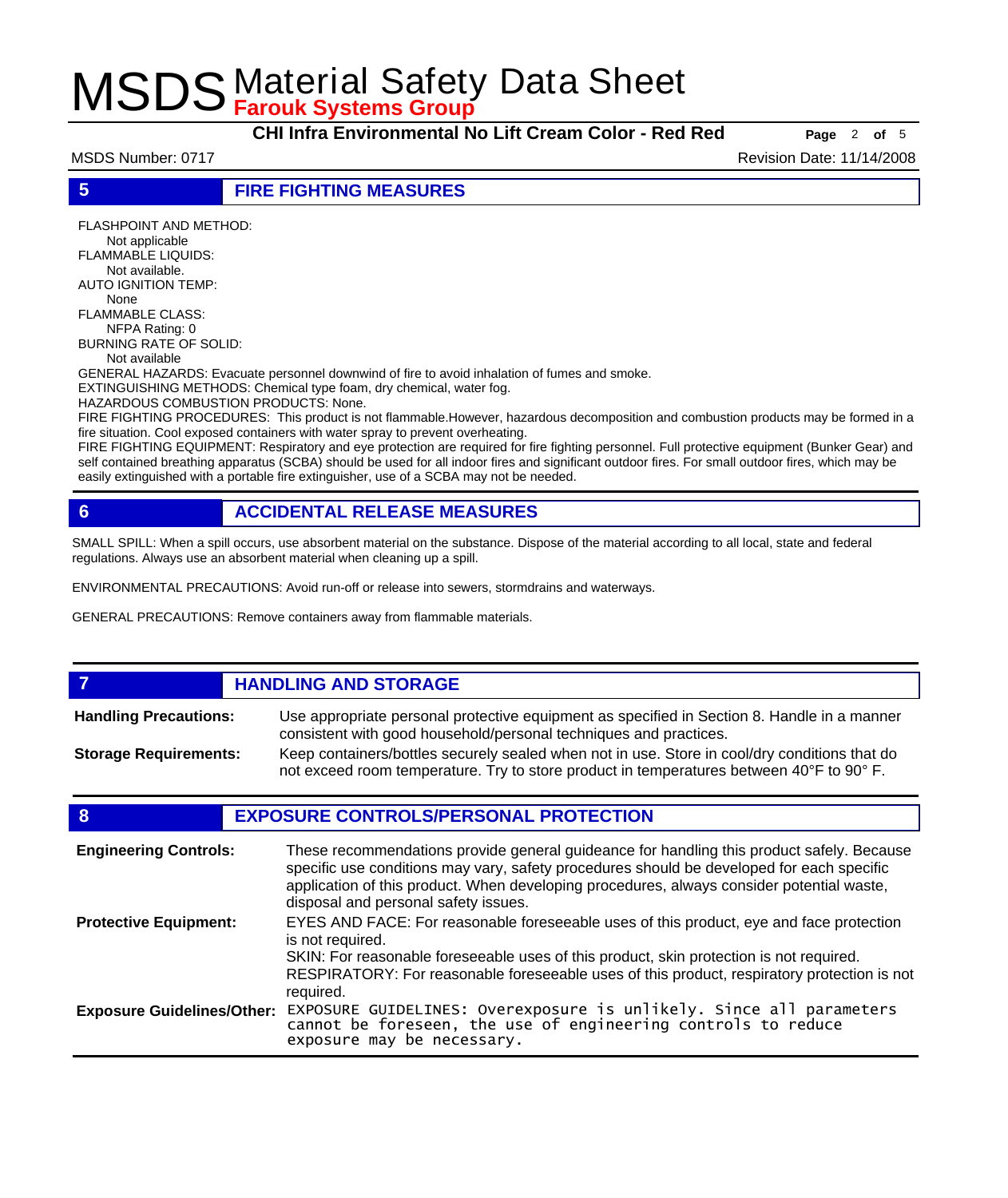**CHI Infra Environmental No Lift Cream Color - Red Red Page** <sup>3</sup> **of** <sup>5</sup>

MSDS Number: 0717 **Revision Date: 11/14/2008** 

### **9 PHYSICAL AND CHEMICAL PROPERTIES**

| Opaque red/violet creme.  |
|---------------------------|
| Creme                     |
| <b>Pleasant Fragrance</b> |
| $10.3 - 10.7$             |
| N/A                       |
| N/A                       |
|                           |

**Boiling Point:** 140° F **Freezing/Melting Pt.:** N/A **Solubility:** Soluble **Spec Grav./Density:** 0.9

| Stability:<br>YES<br><b>Conditions to avoid:</b><br>None.                                                  | 10 | <b>STABILITY AND REACTIVITY</b> |
|------------------------------------------------------------------------------------------------------------|----|---------------------------------|
|                                                                                                            |    |                                 |
|                                                                                                            |    |                                 |
| Keep away from strong acids, reducing chemicals and heavy metals.<br>Materials to avoid (incompatability): |    |                                 |
| Hazardous Decomposition products: Releases oxygen which may intensufy a fire.                              |    |                                 |
| <b>Hazardous Polymerization:</b><br>Will Not Occur.                                                        |    |                                 |

### **11 TOXICOLOGICAL INFORMATION**

ACUTE:

DERMAL LD50: Not available. ORAL LD50: Not available. INHALATION LC50: Not available. EYE EFFECTS: This product may cause irritation to eyes if not used under normal conditions. TARGET ORGANS: NONE. SENSITIZATIONS: Not available. CARCINOGENICITY: IARC: Listed by IARC - No. NTP: Listed by NTP - No. OSHA: Listed by OSHA - No.

MUTAGENICITY: Not available. REPRODUCTIVE EFFECTS: None. TERATOGENIC EFFECTS: Not available.

## **12 ECOLOGICAL INFORMATION**

ENVIRONMENTAL DATA: Not available. ECOTOXICOLOGICAL INFO: Not available. DISTRIBUTION: Not available. CHEMICAL FATE INFO: Not available.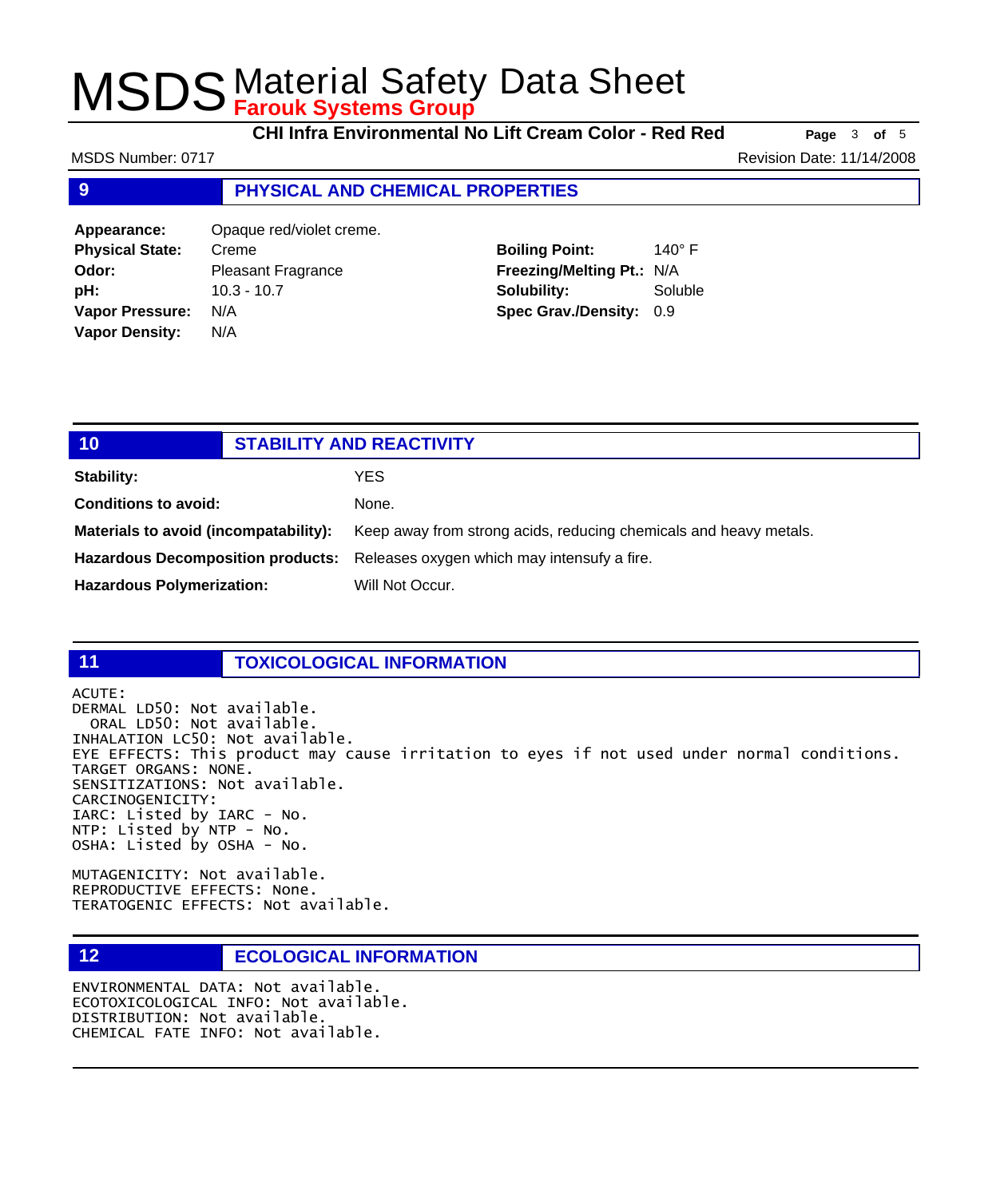**CHI Infra Environmental No Lift Cream Color - Red Red Page** <sup>4</sup> **of** <sup>5</sup>

MSDS Number: 0717 **Revision Date: 11/14/2008** 

### **13 DISPOSAL CONSIDERATIONS**

US EPA Waste Number and Descriptions:

DISPOSAL METHOD: Controlled release of diluted product into a biological wastewater treatment plant. COMPONENT WASTE NUMBER: No EPA Waste Numbers are applicable for this product's components. DISPOSAL INSTRUCTIONS: Dispose of waste material according to local, state and federal rules and regulations.

**14 TRANSPORT INFORMATION**

This product is not regulated as a hazardous material by the United States (DOT) or Canadian (TDG) transportation regulations.

DOT CLASSIFICATION: Shipping Name: CHI Infra Environmental No Lift Cream Color - Red Red Class: None Non-regulated, non-hazardous.

IMDG CLASSIFICATION: Shipping Name: CHI Infra Environmental No Lift Cream Color - Red Red Class: None Non-regulated, non-hazardous.

IATA CLASSIFICATION: Shipping Name: CHI Infra Environmental No Lift Cream Color - Red Red Class: None Non-regulated, non-hazardous.

1-800-424-9300 1-703-527-3887 **CHEMTREC** 

UNITED STATES:

Outside the United States

**15 REGULATORY INFORMATION**

SARA TITLE III (Superfund Amendments and Reauthorization Act) 311/312 HAZARD CATEGORIES Fire: No. Pressure Generating: No. Reactivity: No. Acute: No. 313 REPORTABLE INGREDIENTS: Not applicable. TITLE III NOTES: None. CERCLA(Comprehensive Response, Compensation, and Liability Act) CERCLA RQ: None. TSCA(Toxic Substance Release Act) TSCA REGULATORY: All ingredients are listed in the TSCA Inventory. CANADA: WHMIS(WORKER HAZARDOUS MATERIAL INFORMATION SYSTEM) This product is WHMIS controlled. CANADIAN INGREDIENT DISCLOSURE LIST: Monoethanolamine, Oleic Acid, p-Phenylenediamine and Propylene Glycol. CANADIAN ENVIRONMENTAL PROTECTION ACT: All intentional ingredients are listed on the DSL(Domestic Substance List). EUROPEAN COMMUNITY: EU REGULATORY: All intentional ingredients are listed on the European's EINECS Inventory. STATE REGULATIONS: Not available. LOCAL REGULATIONS: Not available.